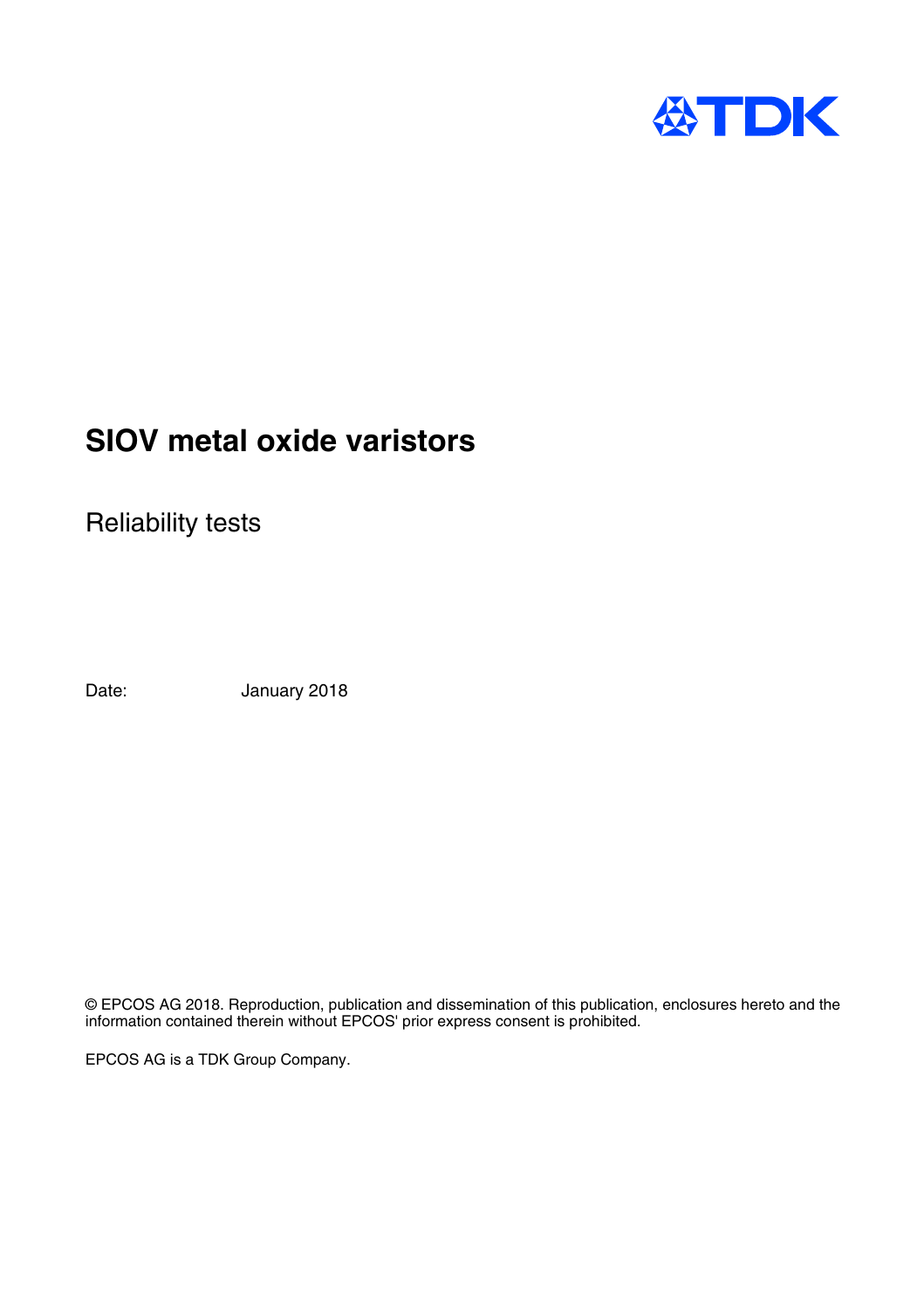

**Reliability tests**

# **1 Reliability**

## **1.1 Lifetime**

The mean life (ML) of SIOV varistors as a function of

- voltage class (i.e. ceramic material),
- ambient temperature.
- $\blacksquare$  applied voltage ratio (AVR)

can be derived from figure 1.

There is a marked difference between "low-voltage ceramics" (≤K40) and "high-voltage ceramics" (≥K50).

AVR is defined as the ratio between intended operating voltage and maximum permissible operating voltage.

$$
AVR = \frac{V^*}{V_{\text{max}}}
$$
 (equ. 22)

Reaching the maximum average power dissipation is defined as the end of useful life. But the varistor is still functional.

The increase in leakage current is, to a good approximation

 $i_1 = A + k\sqrt{t}$ (equ. 23)

- $i_L$  = leakage current at constant voltage
- $A =$  factor, dependent on temperature,
	- AVR, geometry, encapsulating material
- $k =$  slope coefficient of leakage current over  $\sqrt{t}$

Investigations at different temperatures and AVRs show that the logarithm of lifetime is in a linear relation to reciprocal ambient temperature.The slope of this curve is virtually constant for zinc oxide. It can be attributed to activation energy.

The theoretical background of these relations is known as the Arrhenius model. Figures 1 and 2 show evaluation for SIOV varistors.

EPCOS lifetime tests extend over a period of several  $10<sup>4</sup>$  hours. The higher lifetime figures are determined by extrapolation on the Arrhenius model.

# **1.2 Failure rate**

The failure rate  $\lambda$  is the reciprocal of mean life in hours, the unit being fit (failures in time) =  $10^9/h$ .

$$
\lambda[\text{fit}] = \frac{10^9}{\text{ML[h]}}\tag{equ.24}
$$